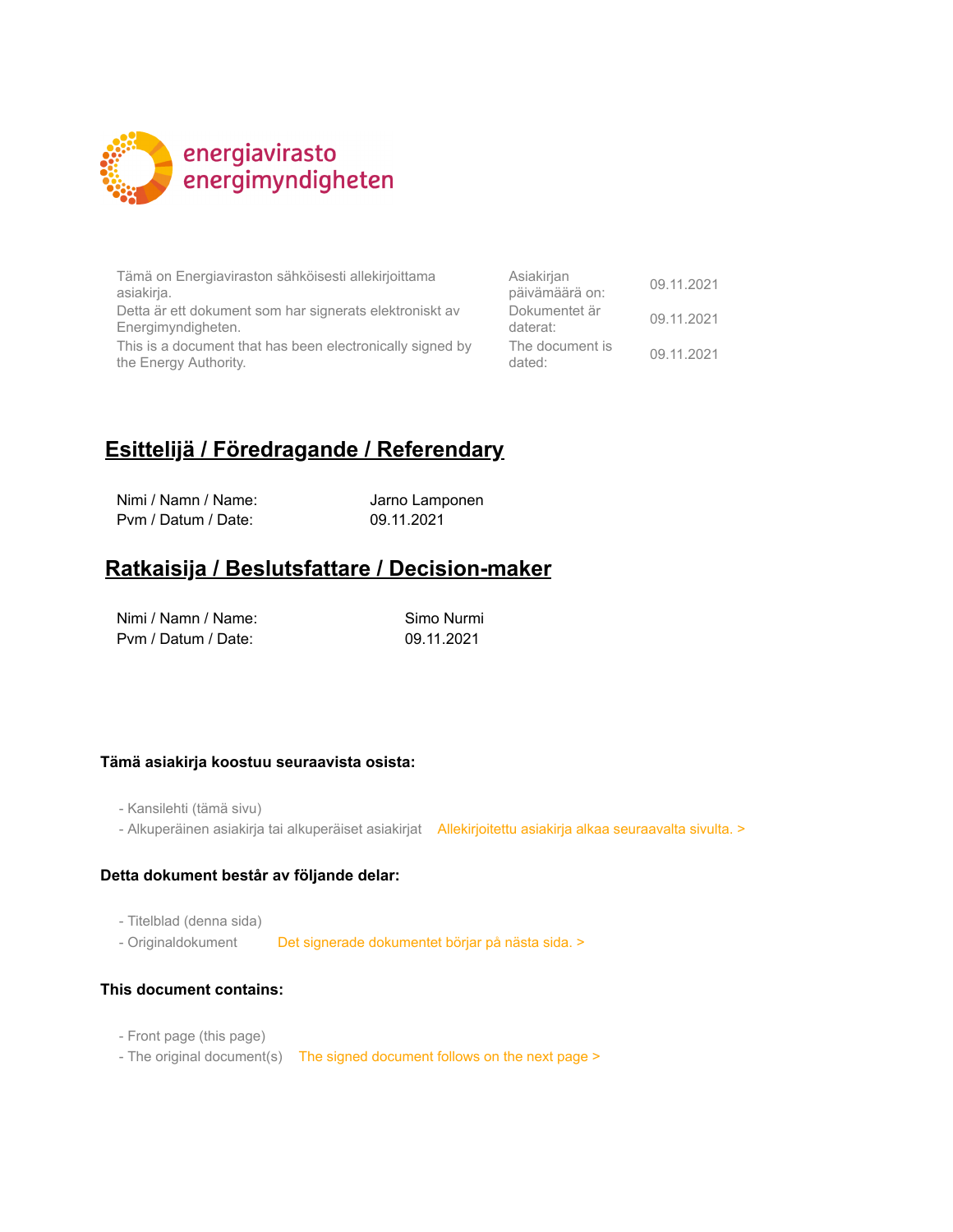

## Energy Authority's position on Svenska kraftnät's request for a derogation from the minimum level of capacity to be made available for cross-zonal trade for 2022

Affärsverket svenska kraftnät (later Svenska kraftnät) has submitted a request for derogation according to Article 16(9) of Regulation (EU) 2019/943 (later Electricity Regulation) covering the period from 1 January 2022 – 31 December 2022, for approval to the Swedish Energy Markets Inspectorate (Energimarknadsinspektionen).

This document provides the Finnish Energy Authority's (Energiavirasto) position on the Svenska kraftnät's derogation request.

## Relevant regulation

Regulation (EU) 2019/943 of the European Parliament and of the Council on the internal market for electricity article 16(1) states that network congestion problems shall be addressed with non-discriminatory market-based solutions which give efficient economic signals to the market participants and transmission system operators involved. Network congestion problems shall be solved by means of non-transaction-based methods, namely methods that do not involve a selection between the contracts of individual market participants. When taking operational measures to ensure that its transmission system remains in the normal state, the transmission system operator shall take into account the effect of those measures on neighbouring control areas and coordinate such measures with other affected transmission system operators as provided for in Regulation (EU) 2015/1222.

Article 16(2) states that transaction curtailment procedures shall be used only in emergency situations, namely where the transmission system operator must act in an expeditious manner and redispatching or countertrading is not possible. Any such procedure shall be applied in a non-discriminatory manner. Except in cases of force majeure, market participants that have been allocated capacity shall be compensated for any such curtailment

Article 16(4) states that the maximum level of capacity of the interconnections and the transmission networks affected by cross-border capacity shall be made available to market participants complying with the safety standards of secure network operation. Counter-trading and redispatch, including cross-border redispatch, shall be used to maximise available capacities to reach the minimum capacity provided for in paragraph 8. A coordinated and non-discriminatory process for cross-border remedial actions shall be applied to enable such maximisation, following the implementation of a redispatching and counter-trading cost-sharing methodology.

Article 16(8) stipulates that the transmission system operators shall not limit the volume of interconnection capacity to be made available to market participants as a means of solving congestion inside their own bidding zone or as a means of managing flows resulting from transactions internal to bidding zones. Without prejudice to the application of the derogations under paragraphs 3 and 9 of this Article and to the application of Article 15(2), this paragraph shall be considered to be complied with where the following minimum levels of available capacity for cross-zonal trade are reached: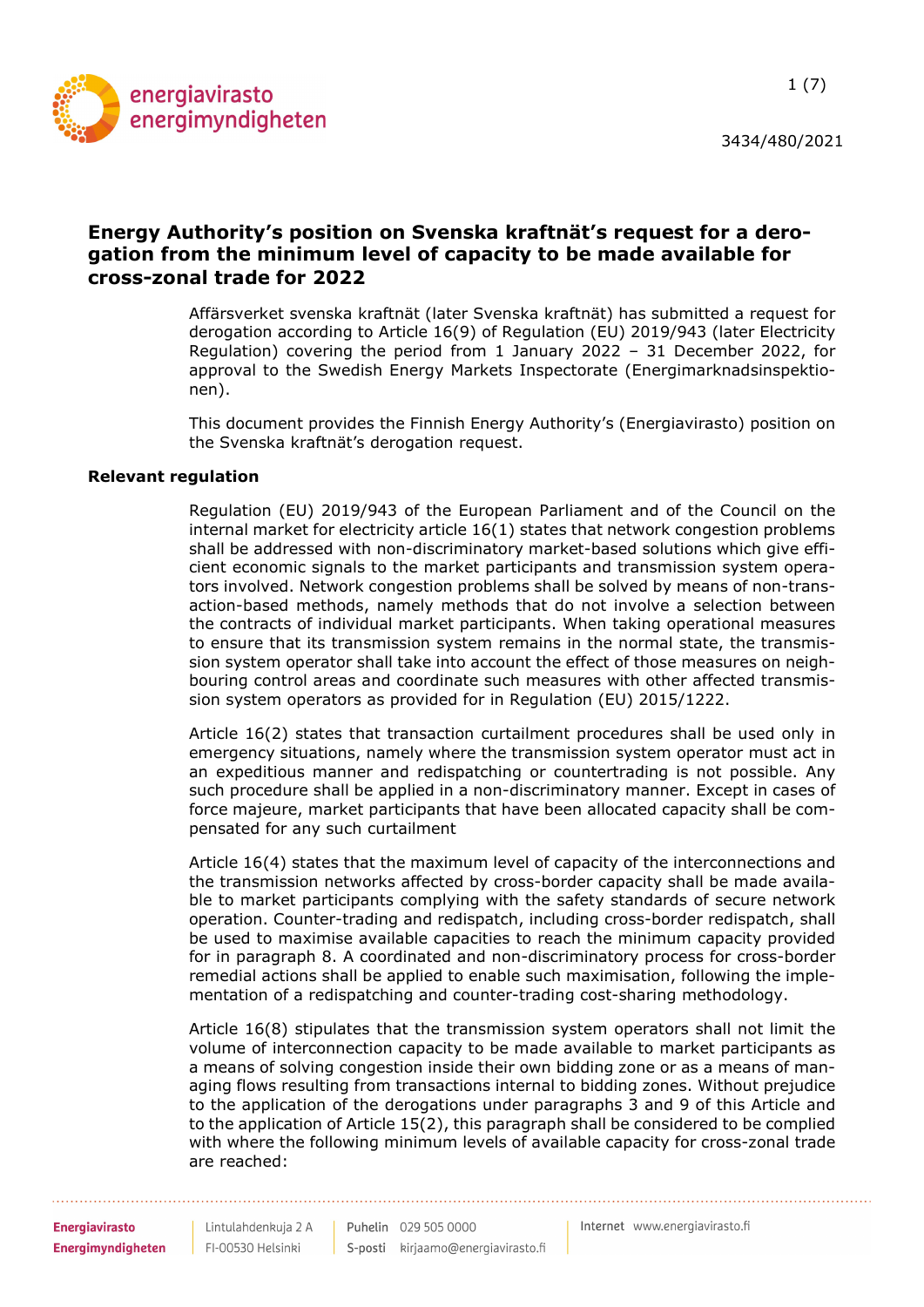

(a) for borders using a coordinated net transmission capacity approach, the minimum capacity shall be 70 % of the transmission capacity respecting operational security limits after deduction of contingencies, as determined in accordance with the capacity allocation and congestion management guideline adopted on the basis of Article 18(5) of Regulation (EC) No 714/2009;

(b) for borders using a flow-based approach, the minimum capacity shall be a margin set in the capacity calculation process as available for flows induced by crosszonal exchange. The margin shall be 70 % of the capacity respecting operational security limits of internal and cross-zonal critical network elements, taking into account contingencies, as determined in accordance with the capacity allocation and congestion management guideline adopted on the basis of Article 18(5) of Regulation (EC) No 714/2009.

The total amount of 30 % can be used for the reliability margins, loop flows and internal flows on each critical network element.

Article 16(9) states that at the request of the transmission system operators in a capacity calculation region, the relevant regulatory authorities may grant a derogation from paragraph 8 on foreseeable grounds where necessary for maintaining operational security. Such derogations, which shall not relate to the curtailment of capacities already allocated pursuant to paragraph 2, shall be granted for no more than one-year at a time, or, provided that the extent of the derogation decreases significantly after the first year, up to a maximum of two years. The extent of such derogations shall be strictly limited to what is necessary to maintain operational security and they shall avoid discrimination between internal and cross-zonal exchanges.

Before granting a derogation, the relevant regulatory authority shall consult the regulatory authorities of other Member States forming part of the affected capacity calculation regions. Where a regulatory authority disagrees with the proposed derogation, ACER shall decide whether it should be granted pursuant to point (a) of Article 6(10) of Regulation (EU) 2019/942. The justification and reasons for the derogation shall be published. Where a derogation is granted, the relevant transmission system operators shall develop and publish a methodology and projects that shall provide a long-term solution to the issue that the derogation seeks to address. The derogation shall expire when the time limit for the derogation is reached or when the solution is applied, whichever is earlier.

#### Svenska kraftnät's request for derogation

Svenska Kraftnät states in its application that its request is based on foreseeable reasons and the lack of remedial actions makes Svenska kraftnät unable to meet the CEP 70% requirement in 2022 without endangering operational security in a N-1 situation in following situations:

 Congestion in the West Coast Corridor inside bidding zone SE3, in combination with the lack of available downregulation implies a need to reduce capacity on six different interconnectors: SE3-NO1, DK1-SE3, DK2- SE4, DE-SE4, PL -SE4 and LT-SE4.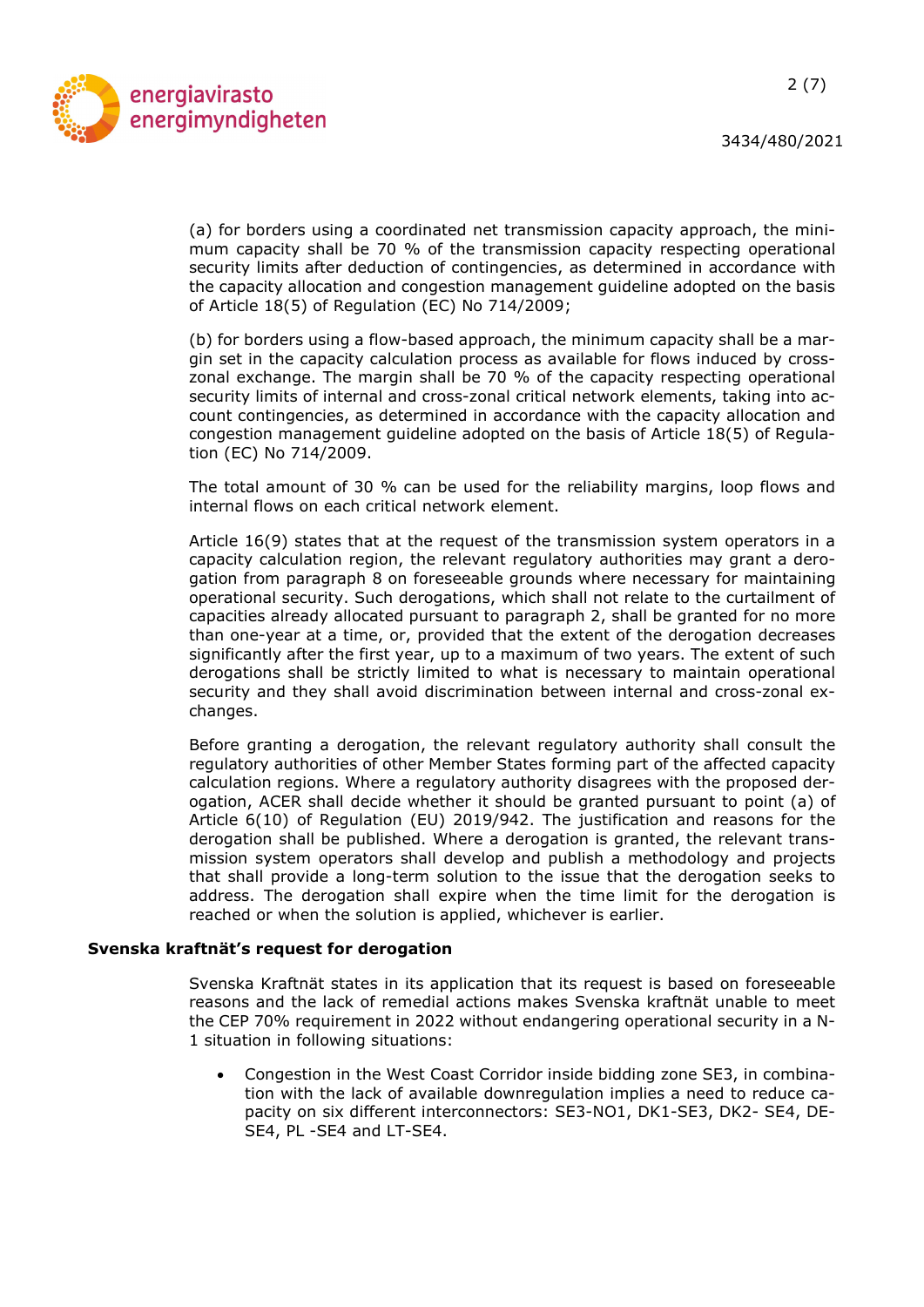

According to Svenska kraftnät the congestion problem at the West Coast Corridor occurs in hours with a northbound flow in the Swedish transmission system when the northbound flow through West Coast Corridor exceeds its general maximum capacity of about 2,300 MW.

Svenska kraftnät states that it has analysed the available tools; remedial actions and capacity allocation, to manage the overloads and maintain operations inside security limits. When there are insufficient remedial actions available for Svenska kraftnät to operate the grid within operational security limits Svenska kraftnät has no other alternative than to allocate capacities that do not make 70% or more of one or several of these CNECs operational secure capacity available to the market.

 The historic dynamics of the Nordic AC grid has changed which have induced a higher flow of energy from east to west. This new flow increases the loading of network elements that historically were not affecting the market outcome space and has thus created congestion in new sections of the Swedish grid. This affects the capacities that can be allocated respecting operational security on the following borders: SE3-NO1, SE3-DK1, SE2- SE3, SE3-SE4 and SE3-FI.

According to the Svenska kraftnät the Nordic power system is undergoing a rapid change. In 2020 and 2021 two of the reactors at Ringhals nuclear power plant were taken out of operation and at the end of 2020 the interconnector between NO2 and DE/LU (Norway and Germany) was taken into operation. These two events have had significant impact on the historic dynamics of the Nordic AC grid.

## Minimum content for derogation request

In 2020, all European regulatory authorities agreed principles with respect to the criteria to grant a derogation and the content of the derogation requests according to Article 16(9) of the Electricity Regulation. These principles were meant to be taken into account when TSOs would develop any derogation requests from 2021 onward. Energy Authority notes that regardless of this, Svenska kratfnät's request for derogation is not in line with these principles nor the Electricity Regulation itself which shall be further elaborated.

Energy Authority, along with all European regulatory authorities, notes that the derogation requests shall deal with issues that clearly relate to operational security, as prescribed by Article 16(9) of the Electricity Regulation. In particular, a derogation request should consider the following points:

- A derogation may be granted on foreseeable grounds where necessary for maintaining operational security, but it shall not cope with situations originating from structural congestions.
- A derogation can be applied to reduce the capacity only to the extent that is required to maintain operational security and shall avoid discrimination between internal and cross-zonal exchanges.

On both points, the request by Svenska kraftnät fails to meet the requirements.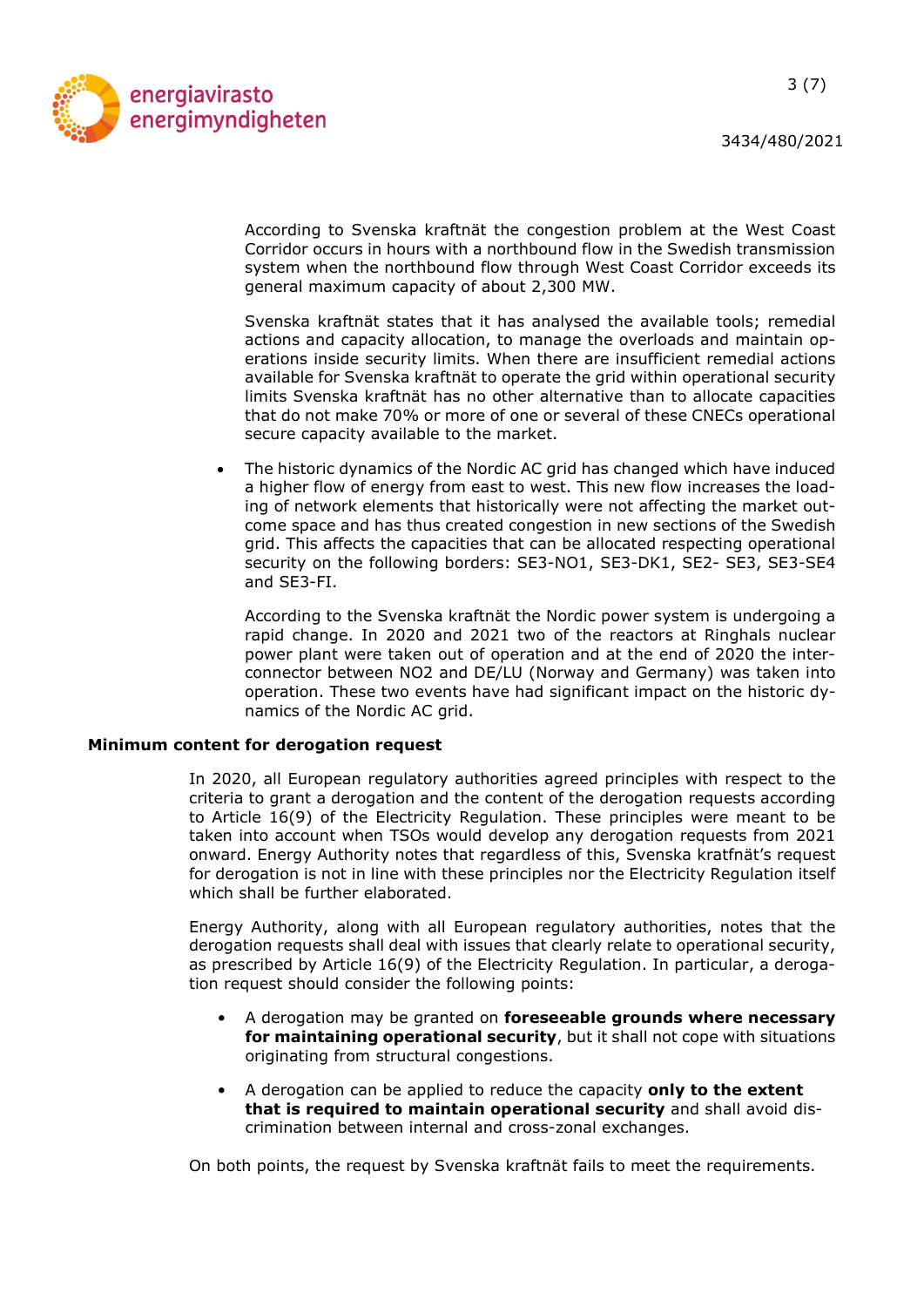

## Foreseeable grounds where necessary for maintaining operational security

The derogation request is based on a general statement that the lack of remedial actions makes Svenska kraftnät unable to meet the minimum capacity requirement in 2022 without endangering operational security in an N-1 situation. This general statement is followed by a description:

> "The situations where Svenska kraftnät faces challenges to meet the CEP  $70\%$  requirement occur due to the structural congestion [emphasis added] described in Article 3 and Article 4."

The derogation request continues to explain that:

"Svenska kraftnät during 2022 cannot exclude situations [emphasis added] where capacity allocation not meeting the 70% requirement will be necessary to ensure that the operational security is maintained."

Energy Authority notes that based on the Svenska kraftnät's own explanation the derogation is requested to cope with situations originating from structural congestions inside of one of the Swedish bidding zones, for which purpose a derogation should not, according to the Electricity Regulation, be granted for.

In effort to further elaborate the lack of remedial actions, the derogation request claims that Svenska kraftnät has made an assessment that there is lack of countertrading resources and that the so-called regulation power market has insufficient volumes to relieve the CNECs. Energy Authority has serious concerns and doubts on the assessment and the conclusions.

The obligation to use countertrading and redispatch, including cross-border redispatch, shall be used to maximise available capacities to reach the minimum capacity according to Article 16(4) of the Electricity Regulation. Pursuant to the same Article a coordinated and non-discriminatory process for cross-border remedial actions shall be applied to enable such maximisation, following the implementation of a redispatching and counter-trading cost-sharing methodology. Svenska kraftnät interprets that the application of cross-zonal measures is subject to the implementation of a redispatching and countertrading cost sharing methodology. Energy Authority finds it clear the requirement to use countertrading and redispatch, including cross-border redispatch, applies regardless of whether the cost sharing methodology is implemented or not. Once the cost sharing methodology is implemented it shall be applied to enable the maximization of available capacities via a coordinated and non-discriminatory process, but non-implementation does not lift the requirement to reach the minimum capacity with countertrading and redispatching.

Also, Energy Authority emphasizes that the requirement to use countertrading and redispatching is not limited to utilizing the existing regulation power market as Svenska kraftnät's request seems to suggest by only analysing the historical bid levels of such market. This is clearly envisaged in the content of the article 16 where the obligation to fulfill the 70 % requirement is general by nature.

Furthermore, Energy Authority has serious concerns on the level of quality and even the relevance of the assessment presented in Annex A of Svenska kraftnät's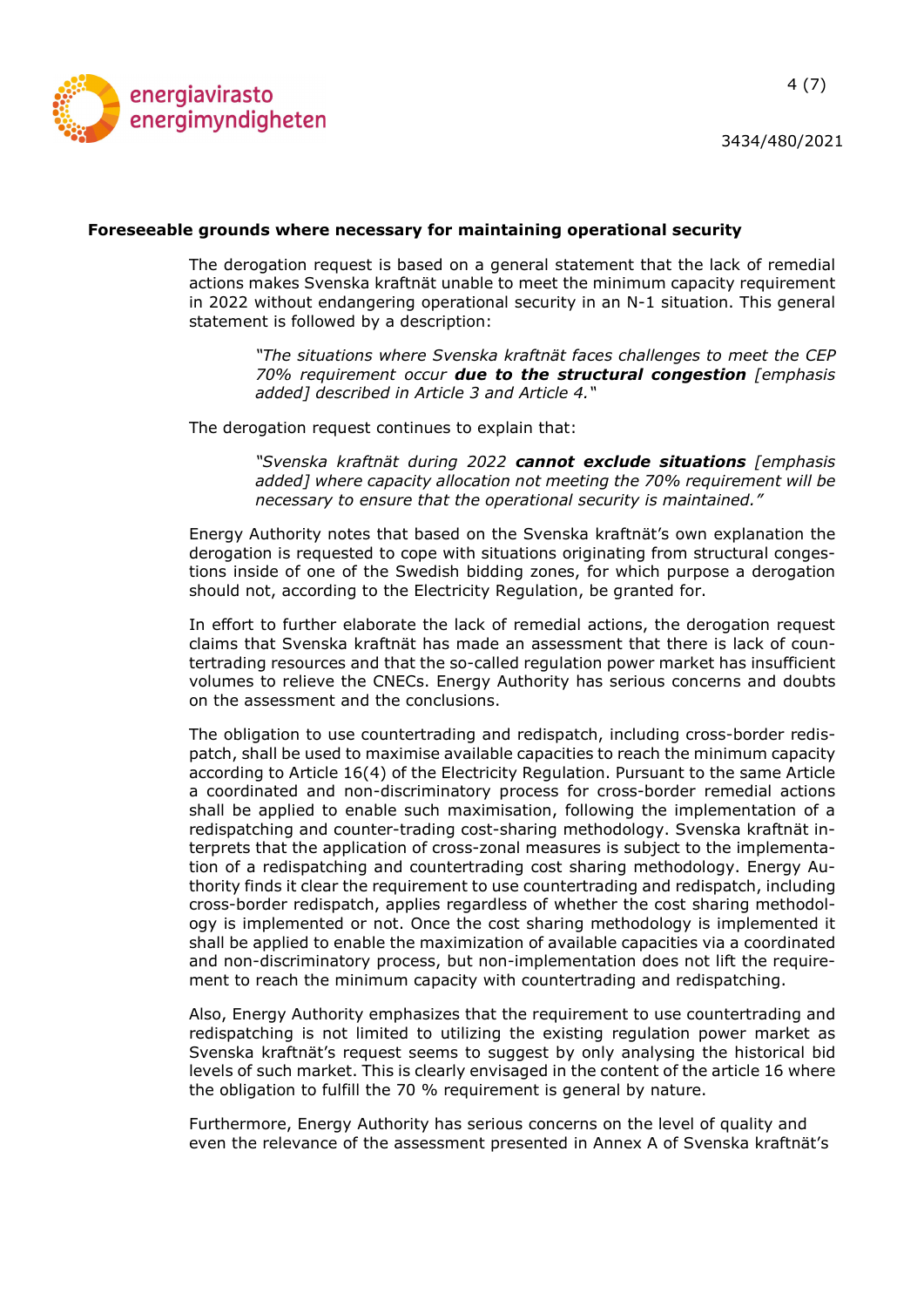

3434/480/2021

5 (7)

request. These concerns can only be presented in high-level as the Annex itself is very ambiguous:

- 1. The relevant CNECs for each border are not identified in the assessment.
- 2. The secure capacity per CNECs is not provided.
- 3. Annex A explains that "As the zone-to-zone PTDF values as well as the limiting CNECs varies over time a firm constant value of regulation volume that needs to be available for each hour and area cannot be defined." However, in the presented Figures the "required regulation volume" is determined (and it even seems to be a constant value most the time).

Energy Authority notes that Svenska kraftnät is simultaneously claiming that the required volume cannot be defined, while at the same time they are making statements such as "the historical data in the figures show that it often is the case that less than the required amount of regulation resources are available".

Based on Svenska kraftnät's request for derogation, Energy Authority considers that the document does not only fail to identify an operational security concern, but specifically declares an unaddressed structural congestion as the reason for applying a derogation. Also, the argument that Svenska kraftnät cannot exclude a particular situation as the request explains is hardly the foreseeable justification, based on which a derogation could be granted.

## Derogation only to the extent that is required to maintain operational security and avoiding undue discrimination

Svenska kraftnät´s application requests a general derogation of the minimum capacity requirement for numerous interconnectors and states that further applications may be submitted as the request is based on reoccurring events.

Energy Authority considers in line with the article 16 and principles agreed by all regulatory authorities that a general request to be exempted from the minimum capacity requirement is not acceptable, but instead a minimum level of capacities should be provided and a proper monitoring of it should be offered. The request should clearly indicate which reductions below the 70% threshold relate to which specific underlying reason for the derogation request and how a derogation on a specific CNE(C) is reflected in the capacity calculation.

The derogation request makes a vague statement that the derogation avoids undue discrimination between internal and cross-zonal exchanges as Svenska kratfnät will maintain the available capacity above the CEP 70% requirement for as much of the time as possible.

Energy Authority considers that the level of allocated capacity for internal and cross-zonal exchanges should be monitored to avoid undue discrimination. This is particularly important in the case of Svenska kratfnät as there seems to be a clear lack of commitment to follow the relevant rules and legal obligations as shall be further highlighted.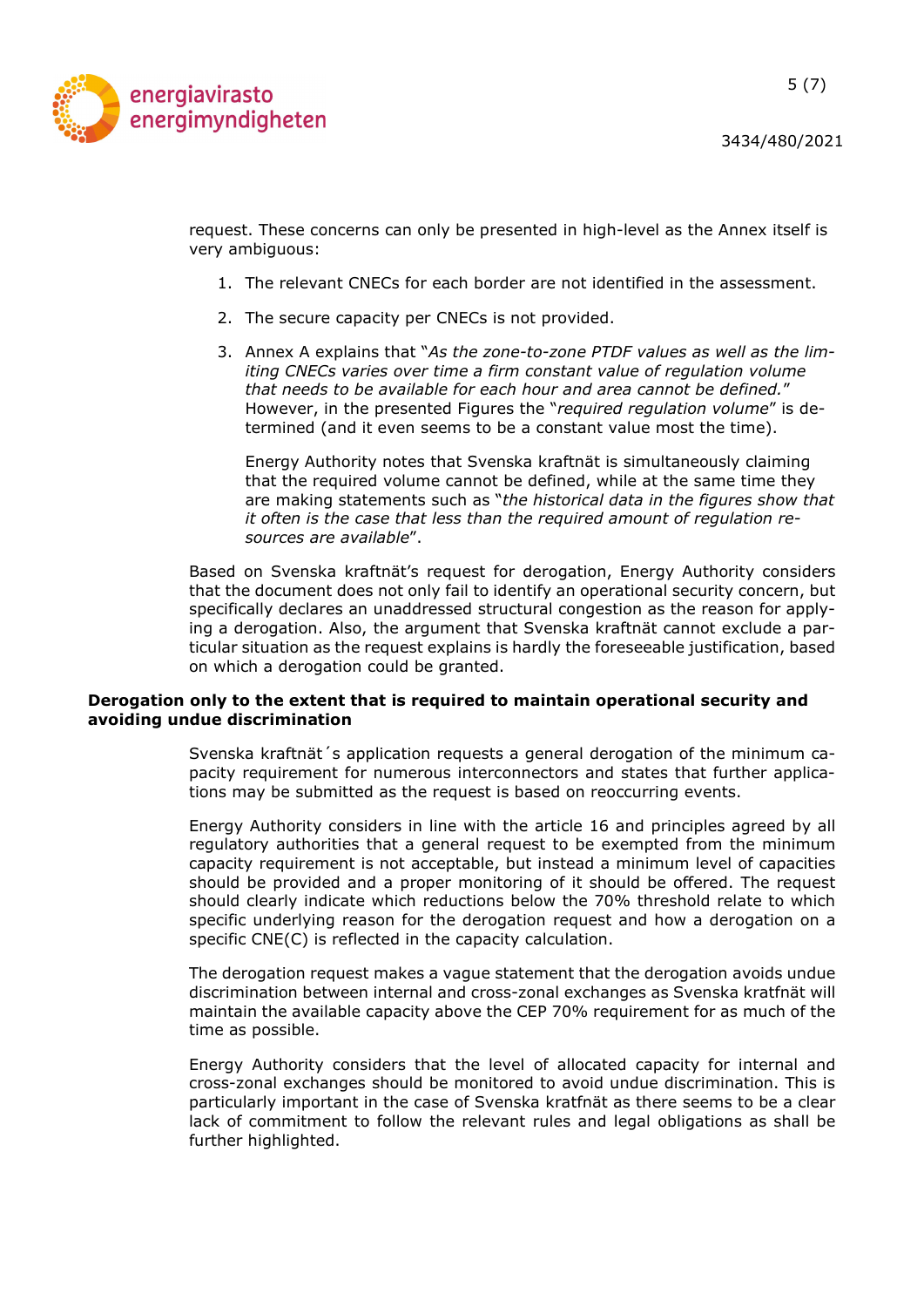

## Methodology and projects that shall provide a long-term solution to the issue that the derogation seeks to address

For 2021, Svenska kraftnät requested and was granted a derogation for several borders. Following the approval, on March 31 2021, Svenska kraftnät published a methodology for reducing the need for derogations pursuant to Article 16 (9) of the Electricity Regulation. The derogation request for 2022 describes the Svenska kraftnät's view of its methodology as:

> "The methodology is first and foremost aimed at mitigating the issue of the West Coast Corridor, for which Svenska kraftnät was granted derogations for 2020 and 2021. However, most measures described are of general nature and applicable to facilitate making at least 70% of operational secure capacity available to the market for other limiting CNECs than those relevant for the West Coast Corridor."

Energy Authority notes that by Svenska kratfnät's own admission, Svenska kraftnät has not followed the requirement of Article 16 (9) of the Electricity Regulation to provide a long-term solution to the West Coast Corridor which was the underlying cause for the previous derogations according to Svenska kraftnät. That is to say that Svenska kraftnät is, notably casually, admitting to not have followed its legal obligations. Energy Authority considers that this merely underlines the lack of respect that Svenska kraftnät seems to have to the applicable European legislation.

Energy Authority considers that there is no reason to expect Svenska kraftnät to follow its obligations neither in the future if a derogation is granted.

## Case FI-SE3 border

For the 2022 request, Svenska kraftnät added the FI-SE3 border to the list of borders that a derogation is requested. For this border no derogation has been granted and yet, since March 2021, Svenska kraftnät has been unilaterally limiting the exchange from FI to SE3 to zero or close to it. The explanation provided by Svenska kraftnät is that, in 2020 and 2021, two nuclear power plants were taken out of operation and, in 2020, a new interconnector between Norway and Germany was taken into operation, which both have changed the flows in the Nordic grid.

Energy Authority finds it clear that decommissioning of power plants and new interconnectors will change flows in the system but finds it more difficult to understand that this link between well-ahead known events and impacts to its system was seemingly not noticed by a transmission system operator as no derogation was requested for 2021.

In any case, Energy Authority considers Svenska kraftnät clearly as non-compliant due to these limitations. Energy Authority does not consider it appropriate to grant a derogation for the FI-SE3 border on the mere basis that Svenska kraftnät has de facto provided capacities well below the minimum capacity requirement during 2021. The infringement alone does not provide any justification to continue violating the key aspects of the Electricity Regulation, and Svenska kraftnät's request provides no foreseeable grounds necessary for maintaining operational security either.